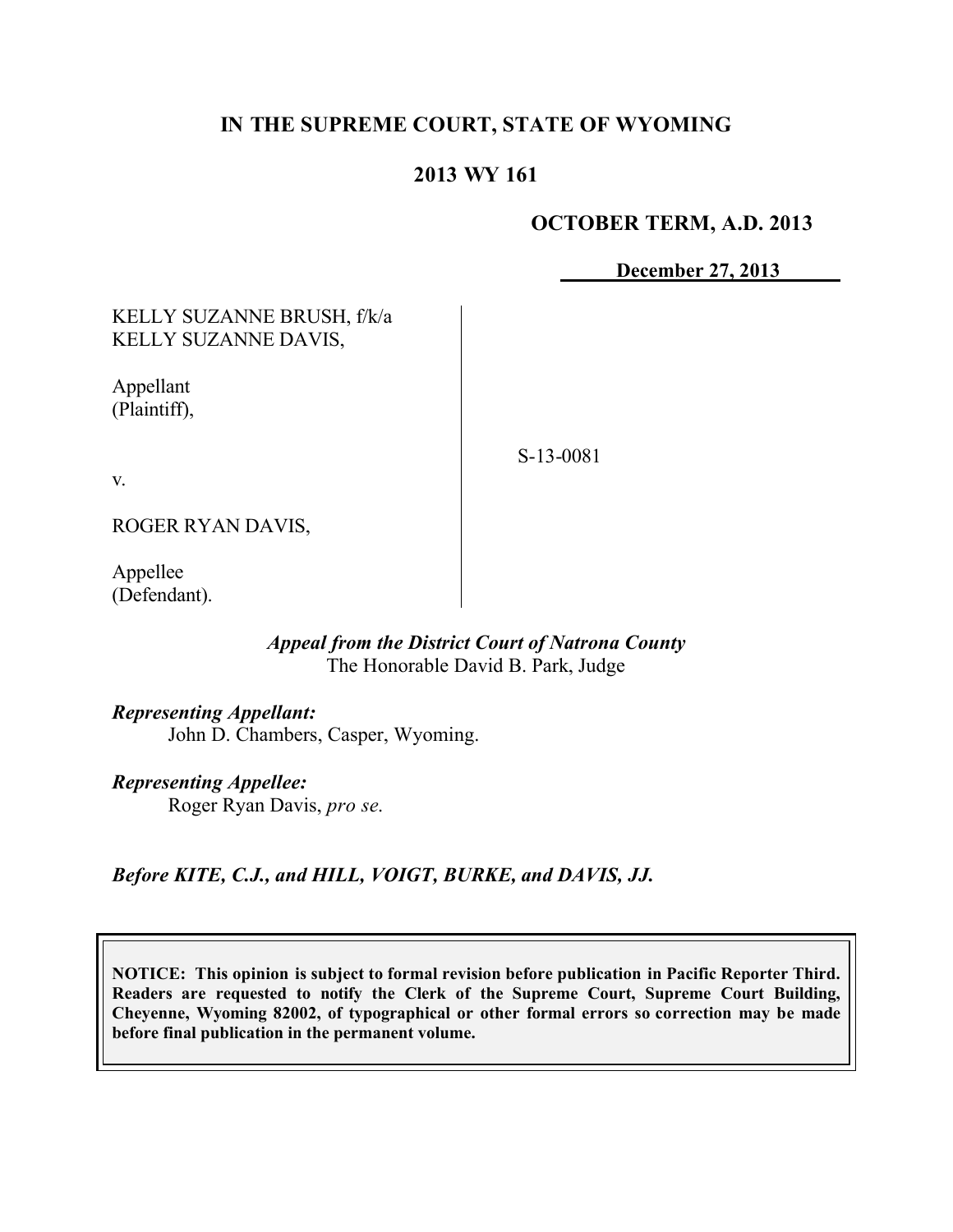## **KITE, Chief Justice.**

[¶1] The district court modified custody and support for the parties' minor child. Appellant Kelly Suzanne Brush f/k/a Kelly Suzanne Davis (Mother) appeals, claiming the district court did not have jurisdiction to grant a change of custody or support, she was denied due process of law when a default judgment was entered against her, and the district court abused its discretion when awarding child support.

[¶2] We affirm.

#### **ISSUES**

- [¶3] Mother presents the following issues on appeal:
	- I. Whether the district court lacked subject matter jurisdiction to grant a default judgment due to Appellee's failure to comply with the statutory pleading requirements?
	- II. Whether the Appellant was denied due process when default was improperly entered against her and subsequently, improperly upheld against Appellant?
	- III. Whether the District Court abused its discretion in entering a child support [order] due to its failure to comply with statutory child support requirements?

Appellee Roger Ryan Davis (Father) maintains the district court had jurisdiction and correctly ruled on the child custody and support issues.

#### **FACTS**

[¶4] Father and Mother divorced in 2005 in Natrona County. Mother was awarded  $\frac{1}{2}$  primary custody of the parties' children,<sup>1</sup> and Father was ordered to pay child support. On November 2, 2012, Father filed a Petition for Modification of Custody and Time-Sharing in the same court under the same docket number. Acting pro se, Father drafted his own petition and did not use the Family Law Pro Se Forms provided by the Wyoming Supreme Court. Although his petition stated that a copy of the original divorce decree was attached as an exhibit, it was not.

<sup>1</sup> Since the divorce, one of the parties' children reached the age of majority. Consequently, this modification proceeding only concerns the remaining minor child.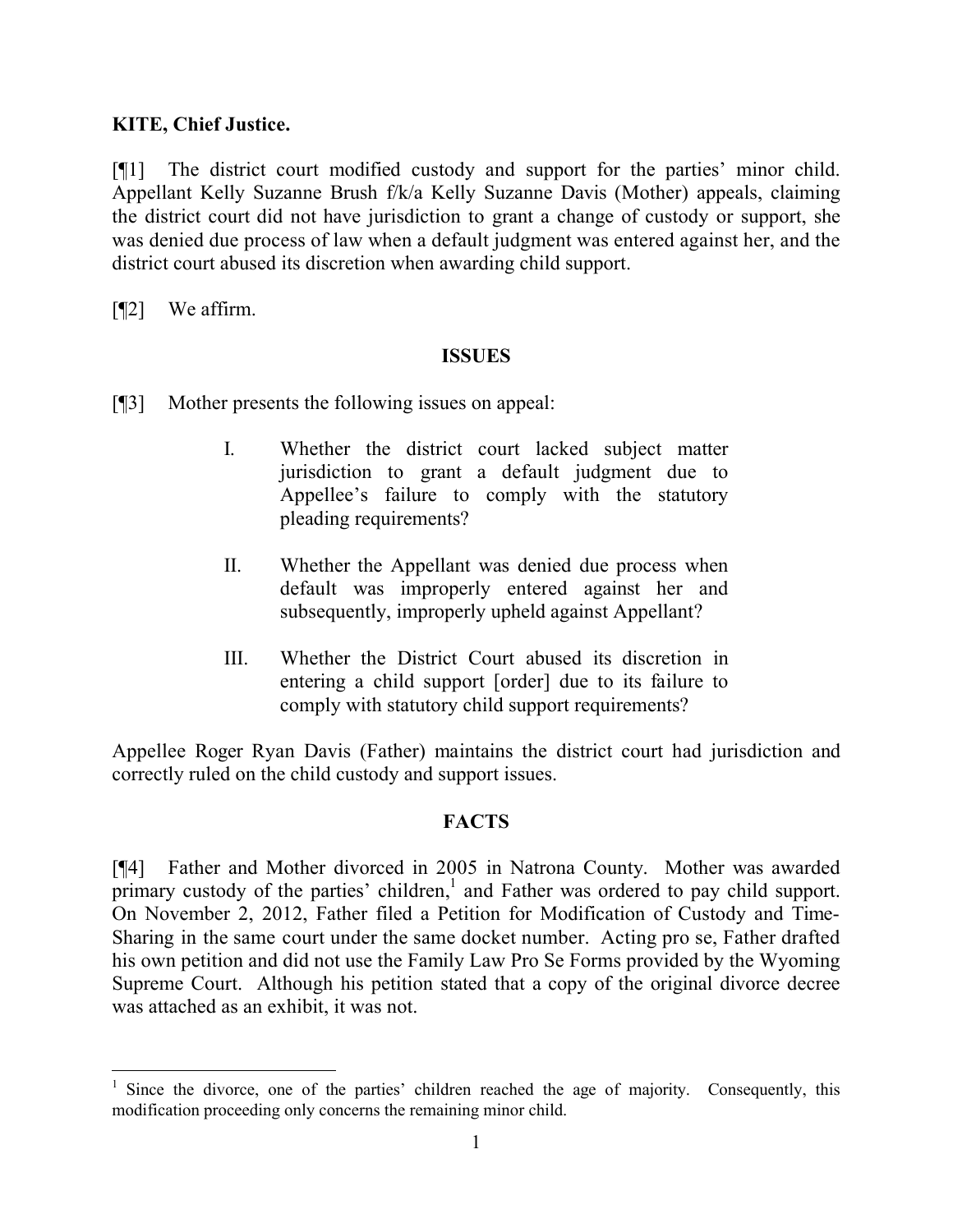[¶5] Father filed an Affidavit of Service indicating that Mother had been served with a summons and "Petition to Modify Custody and Support" on November 3, 2012, in Casper. On November 29, 2012, Father filed an Application for Entry of Default against Mother, stating that she had been served on November 3, 2012, but had not responded within the time allowed by law. The accompanying Affidavit of Petitioner in Support of Default incorrectly stated that Mother was served on November 5, 2012. The clerk of the district court entered a default against Mother. Father presented a proposed order modifying custody and support, but the district court refused to enter it without a hearing.

[¶6] At the hearing on January 18, 2013, neither party was represented by counsel, so the district court explained that Father had the burden of proving a substantial change of circumstances had occurred since the last order and it was in the best interest of the child to change custody. The judge also stated:

> [Mother] was properly served and has not answered. So [Father] is entitled to present any witnesses that he has, and he may testify himself. [Mother] may cross-examine any witnesses he calls, but you cannot testify yourself or present any witnesses because you are in default for not having filed an answer.

The hearing proceeded under those parameters and Mother cross examined the witnesses, including Father, and presented a closing statement arguing that it was in the child's best interest to remain in her custody.

[¶7] The district court agreed there had been a substantial change of circumstances and it was in the child's best interest for Father to be awarded custody. The judge stated, however, that "[i]t's not clear to me what the parties' incomes are. So I would like both parties to submit financial affidavits within five days, and I'll determine child support." Father filed a confidential financial affidavit, but Mother did not. The district court used an Affidavit of Indigency, which Mother had filed prior to the hearing apparently requesting appointment of counsel, to determine Mother's income. It ordered Mother to pay \$340 per month, indicating that was the presumptive amount of child support determined by using the child support guidelines. Mother retained an attorney and filed a timely notice of appeal.

## **DISCUSSION**

# *A. Jurisdiction*

[¶8] Mother claims the district court did not have subject matter jurisdiction over Father's petition. Subject matter jurisdiction is an issue of law that may be raised at any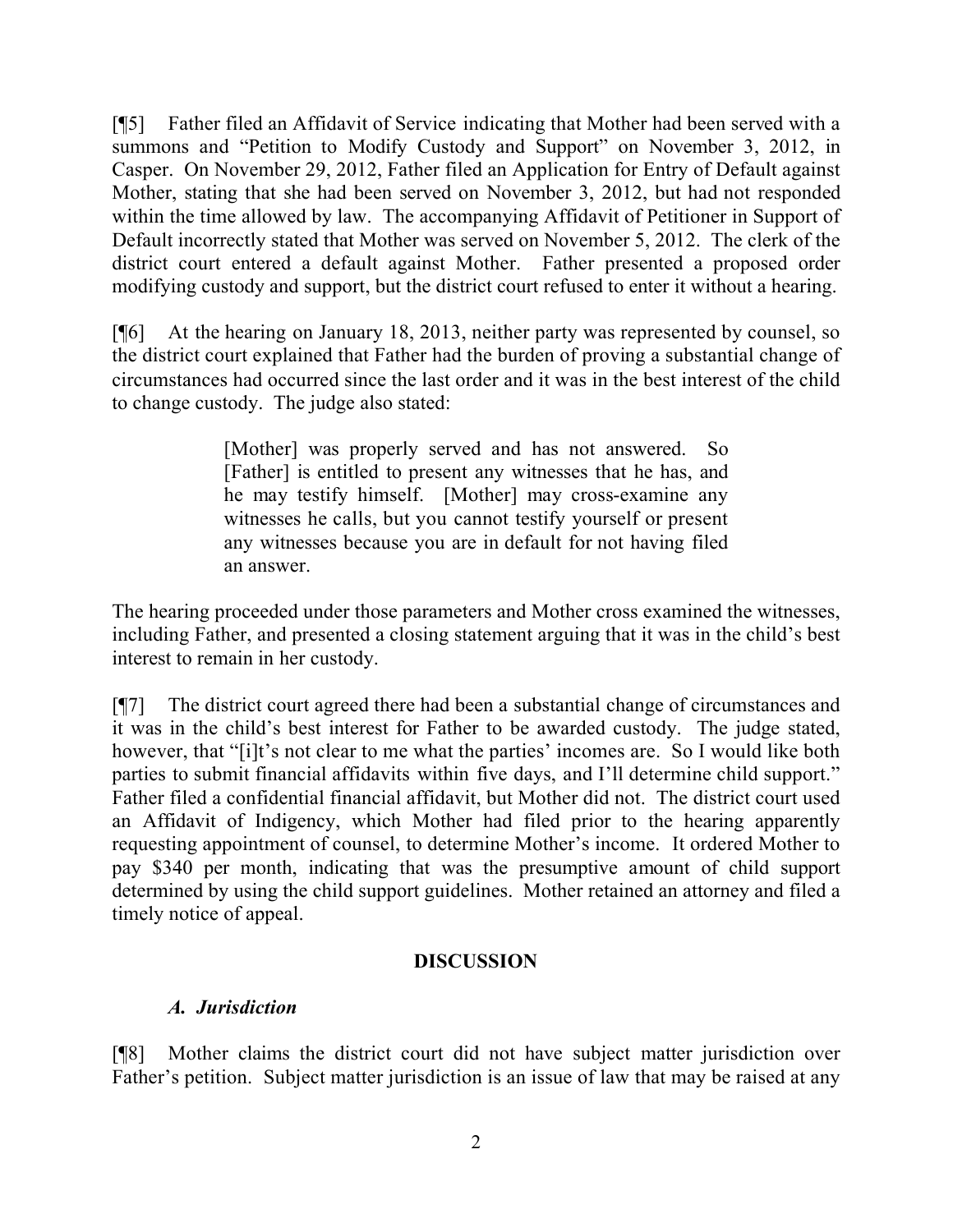time by any party or the court on its own motion. *JA v. State, Dep't of Family Servs. (In re DSB),* 2008 WY 15, ¶ 9, 176 P.3d 633, 636 (Wyo. 2008).

[¶9] "In general, jurisdiction is 'the power to hear and determine the matter in controversy between the parties.'" *Id.,* ¶ 10, 176 P.3d at 636, quoting *McGuire v. McGuire,* 608 P.2d 1278, 1290 (Wyo. 1980). A court has subject matter jurisdiction when it has the authority to consider and decide "cases of the general class of which the proceeding belongs." *DF v. MLM (In re MKM),* 792 P.2d 1369, 1373 (Wyo. 1990). "Subject matter jurisdiction either exists or it does not, and 'before proceeding to a disposition on the merits, a court should be satisfied it does have the requisite jurisdiction.'" *JA,* ¶ 10, 176 P.3d at 636, quoting *DF,* 792 P.2d at 1373.

[¶10] Mother claims that jurisdiction was lacking because Father did not attach a copy of the original divorce decree to his petition for modification of custody as required by Wyo. Stat. Ann. § 20-2-203(c) (LexisNexis 2013):

> (c) Any party seeking to enforce or modify a custody order pursuant to this section shall attach a certified copy of the custody order to the petition to be enforced or modified. A certified copy of an order entered by a Wyoming court providing for the care, custody or visitation of children may be filed in the office of the clerk of the district court of any county in this state in which either parent resides if neither parent resides in the county of original jurisdiction.

[¶11] A court that enters a custody order has "continuing subject matter jurisdiction to enforce or modify the decree concerning the care, custody and visitation of the children as the circumstances of the parents and needs of the child require, subject to the provisions of the Uniform Child Custody Jurisdiction and Enforcement Act." Wyo. Stat. Ann. § 20-2-203(a). Father's modification petition was filed in the same district court that granted the original divorce decree in which Mother was awarded primary physical custody of the child. Under  $\S$  20-2-203(a), the district court had continuing jurisdiction to enforce and modify the custody provisions of the decree.

[ $[12]$  As Mother points out,  $\S 20$ -2-203(c) requires a petitioner to attach a certified copy of "the custody order to the petition to be enforced or modified." Father's petition stated that a copy of the decree was attached as "Exhibit A," but he failed to do so. Section 20- 2-203(c) does not, however, indicate that such a failure undermines the district court's continuing subject matter jurisdiction over the custody and control of the children granted by § 20-2-203(a). Mother does not direct us to any case where we have ruled that the district court is deprived of jurisdiction over a custody matter simply because the petitioner neglects to attach a copy of the order.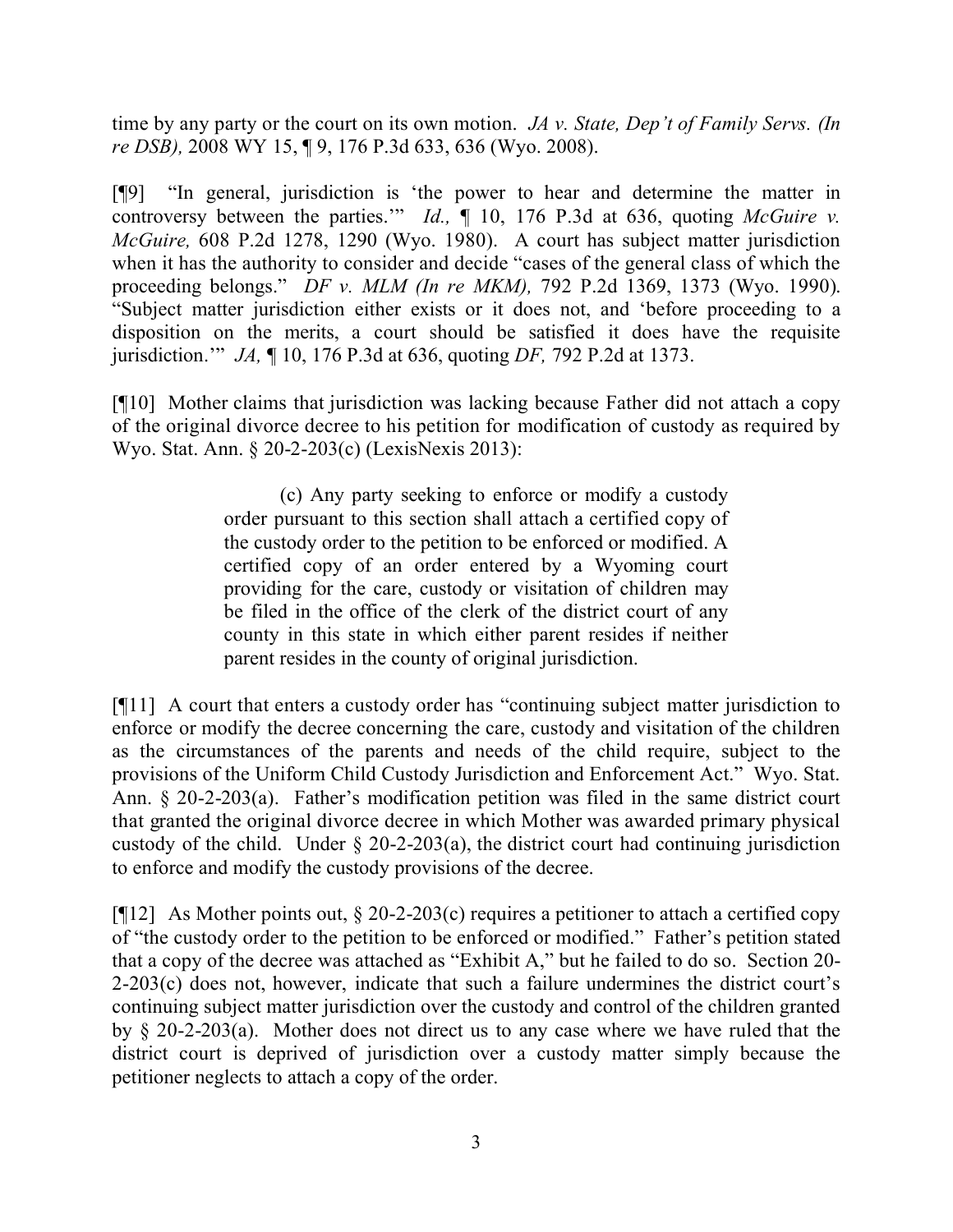[¶13] Although not directly on point, we held in *Excel Constr., Inc. v. Town of Lovell,*  2011 WY 166, ¶ 27, 268 P.3d 238, 243 (Wyo. 2011), that the claimant's failure to attach an exhibit breaking down its governmental claim did not deprive the district court of jurisdiction because the precise amount of its damages was identified in its notice of claim. This was true even though the strict constitutional and statutory requirements for governmental claims were involved. Here, Father identified the decree he was seeking to modify by title and date in his petition which was filed in the same court and under the same docket number as the original decree. The transcript of the default hearing plainly shows that Mother was aware of the original decree and the grounds for Father's petition for modification. Father's failure to attach a copy of the referenced order clearly did not deprive the district court of jurisdiction over the modification action.

[¶14] Mother also claims the district court lacked subject matter jurisdiction because Father did not give notice of any other pending proceedings involving the child under the Uniform Child Custody Jurisdiction Act. Wyo. Stat. Ann. § 20-5-309 states in relevant part:

> (a) Subject to a confidentiality order entered pursuant to W.S. 35-21-112 or any other court order allowing a party to maintain confidentiality of addresses or other identifying information or other law providing for the confidentiality of procedures, addresses and other identifying information, in a child custody proceeding each party in its first pleading or in an attached affidavit shall give information, if reasonably ascertainable, under oath as to the child's present address or whereabouts, the places where the child has lived during the last five (5) years and the names and present addresses of the persons with whom the child has lived during that period. The pleading or affidavit shall state whether the party:

> (i) Has participated, as a party or witness or in any other capacity, in any other proceeding concerning the custody of or visitation with the child, and if so, the pleading or affidavit shall identify the court, the case number and the date of the child custody determination, if any;

> (ii) Knows of any proceeding that could affect the current proceeding, including proceedings for enforcement and proceedings relating to domestic violence, protective orders, termination of parental rights and adoptions, and if so, the pleading or affidavit shall identify the court, the case number and the nature of the proceeding; and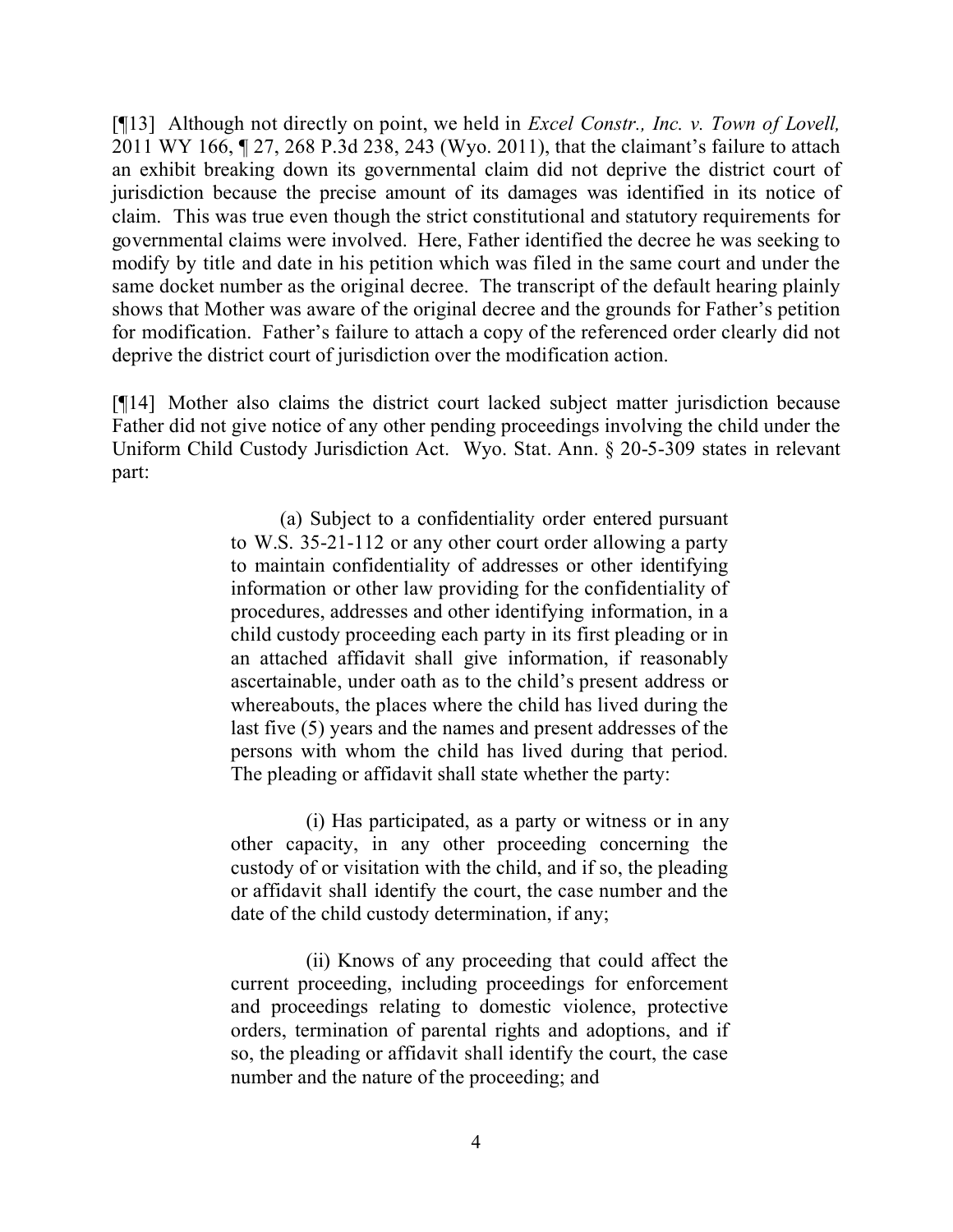(iii) Knows the names and addresses of any person not a party to the proceeding who has physical custody of the child or claims rights of legal custody or physical custody of, or visitation with, the child, and if so, the pleading or affidavit shall list the names and addresses of those persons.

(b) If the information required by subsection (a) of this section is not furnished, the court, upon motion of a party or its own motion, may stay the proceeding until the information is furnished.

[¶15] Father's petition did not include the required statement about other proceedings involving the children.<sup>2</sup> It is notable that under § 20-5-309(a) each party has the obligation to provide the information in his or her initial pleading. By not properly responding to the petition, Mother also neglected this responsibility. In any event, Mother does not assert that any other proceedings exist. Although the requirement is mandatory, the statute does not indicate it is jurisdictional. To the contrary, § 20-5- 309(b) states that the court **may stay** the proceeding until the information is furnished, but it is not required to do so. The statute certainly does not say that the district court does not have jurisdiction over the matter if the requisite statement is omitted. The district court had subject matter jurisdiction over Father's petition.

# *B. Due Process/Default Procedure*

[¶16] We apply the following standard of review to a claim of a violation of due process:

> The party claiming an infringement of his right to due process has the burden of demonstrating both that he has a protected interest and that such interest has been affected in an impermissible way. The question is whether there has been a denial of fundamental fairness.

*PRG v. State, Dep't of Family Servs. (In re KMO),* 2012 WY 100, ¶ 30, 280 P.3d 1216, 1224 (Wyo. 2012), quoting *DH v. Wyo. Dep't of Family Servs. (In re "H" Children),* 2003 WY 155, ¶ 38, 79 P.3d 997, 1008 (Wyo. 2003). *See also DL v. State, Dep't of Family Servs. (In re MC),* 2013 WY 43, ¶ 29, 299 P.3d 75, 81 (Wyo. 2013).

[¶17] Mother claims her due process right was violated because the affidavit of service, affidavit in support of default and order identified Father's petition as a "Petition to

<sup>&</sup>lt;sup>2</sup> The Supreme Court form for modification of custody includes the required statements; however, Father did not use the form for his petition.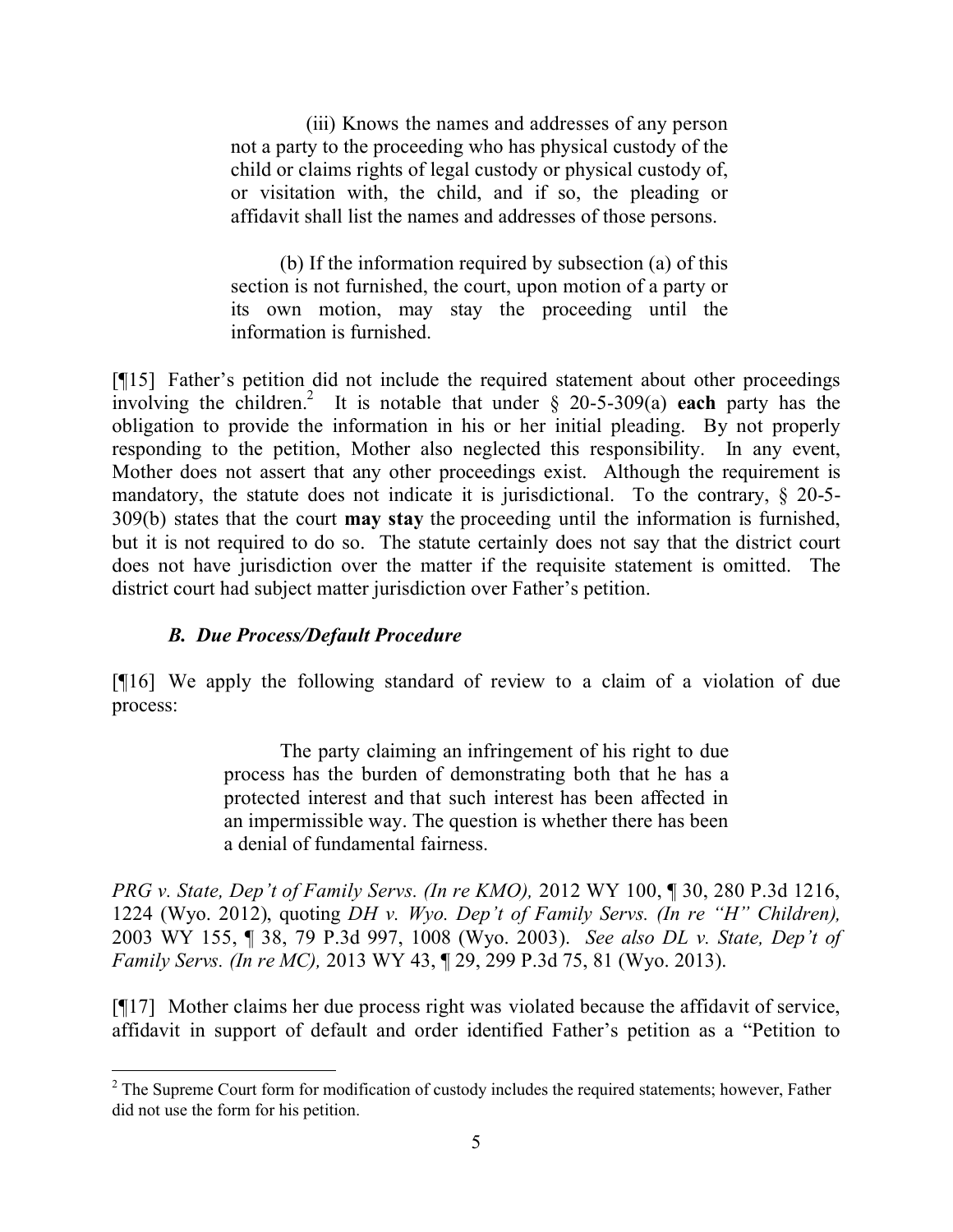Modify Custody and Support" rather than by its actual title, "Petition for Modification of Custody and Time-Sharing," and Father's affidavit in support of his request for entry of default included the incorrect date of service of process on Mother. It is true that these matters were misstated in Father's pleadings. Nevertheless, Mother does not claim that she was not served with Father's petition, and it is clear from the record and her statements at the hearing that she was well aware of his assertions and the issues to be determined at the hearing. Mother makes no showing of how the clerical errors in identifying Father's petition interfered with the fundamental fairness of the procedure. The fact that the pleadings recited the incorrect title of the petition does not, without more, establish a due process violation.

[¶18] Father's affidavit for entry of default stated that Mother was served on November 5, 2012, while the affidavit of service and application for entry of default stated that service occurred on November 3, 2012. The error in Father's affidavit can probably be attributed to the fact that the affidavit of service was signed on November 5, 2012, although service had actually occurred on November 3, 2012. Again, there is no indication that Mother was denied fundamental fairness by this misstatement. The default was entered on November 29, 2012, well after the twenty day deadline for answering the petition. Mother's right to due process was not violated by these minor errors.

[¶19] Mother also asserts her due process right was violated when the district court did not allow her to present evidence at the default hearing. Even though Mother defaulted, the district court refused to enter an order modifying custody without holding a hearing to determine if Father could establish a substantial change in circumstances and that it was in the child's best interest to grant Father custody. Because Mother was in default, however, the district court did not allow her to present evidence, although she was allowed to cross examine Father's witnesses and make a closing statement.

[¶20] W.R.C.P. 55 governs civil default and states in pertinent part:

(a) *Entry*. – When a party against whom a judgment for affirmative relief is sought has failed to plead or otherwise defend as provided by these rules and that fact is made to appear by affidavit or otherwise, the clerk shall enter the party's default.

(b) *Judgment*. – Judgment by default may be entered as follows:

(1) By the Clerk*.* When the plaintiff's claim against a defendant is for a sum certain, or for a sum which can by computation be made certain, the clerk upon request of the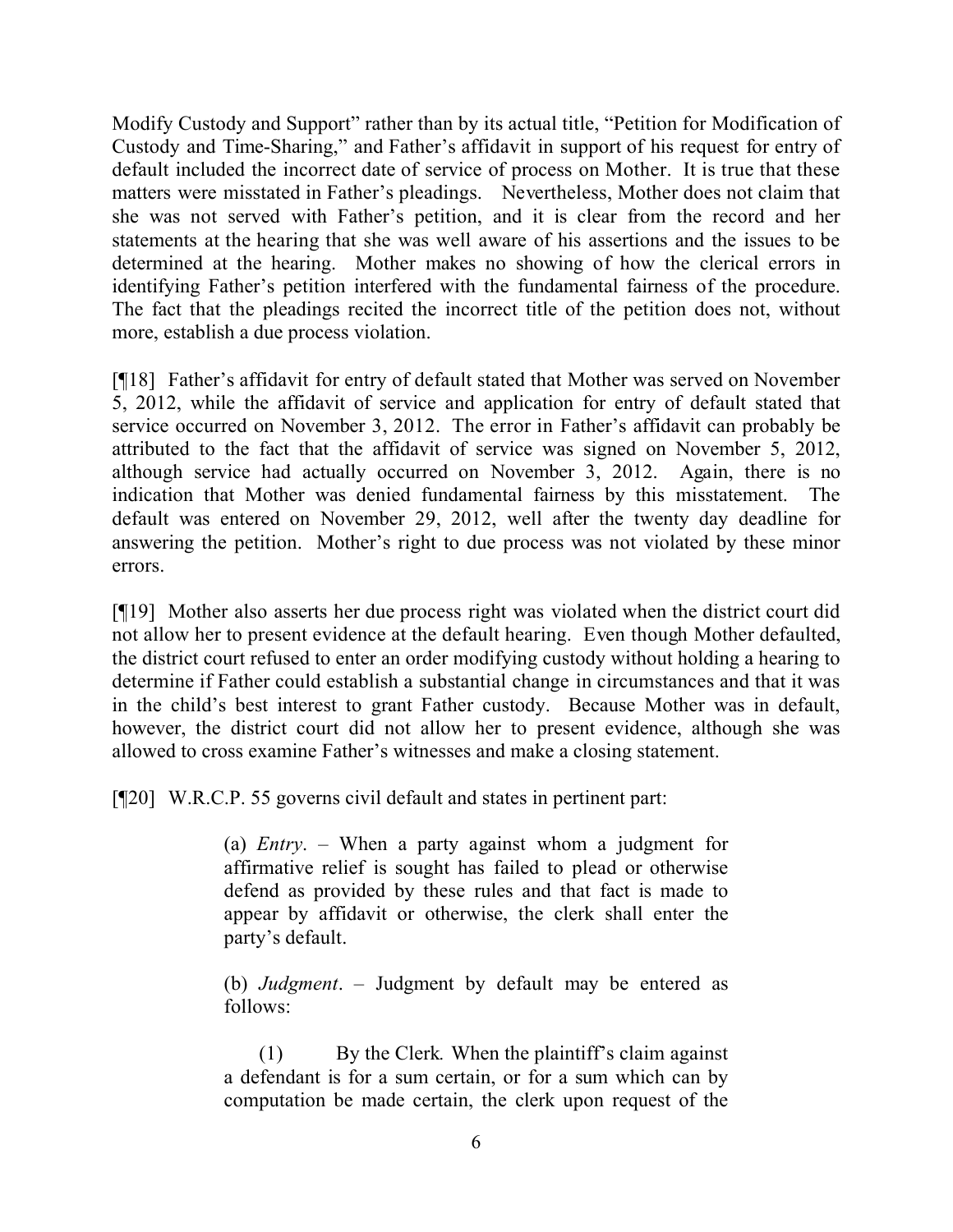plaintiff and upon affidavit of the amount due shall enter judgment for that amount and costs against the defendant, if the defendant has been defaulted for failure to appear . . . .

(2) By the Court*.* In all other cases the party entitled to a judgment by default shall apply to the court therefor . . . . If, in order to enable the court to enter judgment or to carry it into effect, it is necessary to take an account or to determine the amount of damages or to establish the truth of any averment by evidence or to make an investigation of any other matter, the court may conduct such hearings or order such references as it deems necessary and proper and shall accord a right of trial by jury to the parties when and as required by any statute.

(c) *Setting Aside Default*. – For good cause shown the court may set aside an entry of default and, if a judgment by default has been entered, may likewise set it aside in accordance with Rule 60(b).

#### W.R.C.P. 60(b) states in relevant part:

. . .

On motion, and upon such terms as are just, the court may relieve a party or a party's legal representative from a final judgment, order, or proceeding for the following reasons: (1) mistake, inadvertence, surprise, or excusable neglect; (2) newly discovered evidence which by due diligence could not have been discovered in time to move for a new trial under Rule 59(b); (3) fraud (whether heretofore denominated intrinsic or extrinsic), misrepresentation, or other misconduct of an adverse party; (4) the judgment is void; (5) the judgment has been satisfied, released, or discharged, or a prior judgment upon which it is based has been reversed or otherwise vacated, or it is no longer equitable that the judgment should have prospective application; or (6) any other reason justifying relief from the operation of the judgment. The motion shall be made within a reasonable time, and for reasons  $(1)$ ,  $(2)$ , and  $(3)$  not more than one year after the judgment, order, or proceeding was entered or taken.

[¶21] Defaults are not preferred in child custody cases, so if there is good cause to set aside entry of default or justification under Rule 60(b) to set aside a default judgment,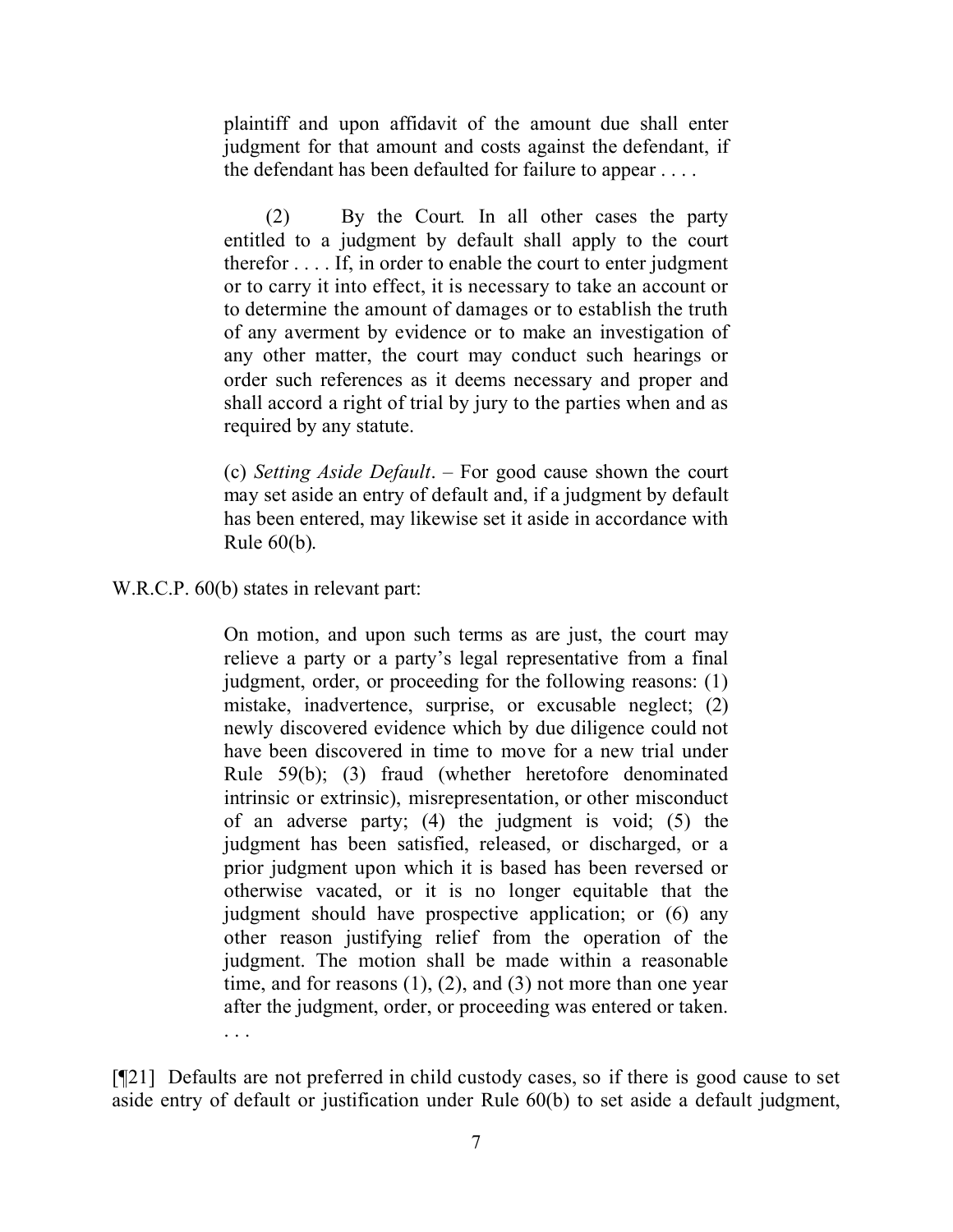relief will be readily granted. *See Esquibel v. Esquibel,* 917 P.2d 1150, 1152 (Wyo. 1996). However, the defaulting party must demonstrate a basis for such relief. In *In re JLB,* 914 P.2d 828, 829 (Wyo. 1996), we stated "[a] default judgment can only be reversed pursuant to W.R.C.P. 60" and, in absence of such a motion, we normally do not review a default judgment.Mother made no effort, pursuant to Rule 55(c), to set aside the entry of default prior to the default hearing. After the default judgment and retaining counsel, she still made no effort to set it aside under Rule 60(b). Instead of following the proper procedure for setting aside the default, Mother contested the judgment on appeal by arguing that the default hearing procedure violated her right to due process.

[¶22] Although we normally would not address the validity of the default judgment in light of Mother's failure to file a Rule 60(b) motion to set aside the default judgment, we will briefly address the claim that her due process right was violated. Even though Mother had defaulted, the district court refused to enter an order without a hearing. In accordance with Rule  $55(b)(2)$ , it held a hearing to determine whether Father could establish that a substantial change in circumstances had occurred and, if so, whether the child's best interests would be served by a change of custody.

[¶23] At the hearing, the district court allowed Mother to cross examine Father's witnesses and make a closing statement concerning the child's best interests, but it did not allow her to present evidence of her own. This procedure was consistent with our precedent. In *Noonan v. Noonan,* 2005 WY 145, ¶ 7, 122 P.3d 964, 965-66 (Wyo. 2005), we discussed the requirements of Rule 55(b)(2) in the context of a default divorce decree:

> The clear import of  $[Rule 55(b)(2)]$ , in the context of the present case, is to require the district court to base its findings of fact regarding property distribution, child custody, visitation, and support on some evidence in the record. An entry of default prevents the defaulted party from appearing and presenting evidence; it does not relieve the nondefaulting party of its obligation to produce an evidentiary basis for the desired relief, nor does it relieve the district court of its obligation to base its findings of fact upon such evidence. *Spitzer v. Spitzer,* 777 P.2d 587, 592–93 (Wyo.1989).

In the absence of a basis to set aside the default judgment, Mother was given the process she was due. $3$ 

## *3. Child Support*

 <sup>3</sup> Mother does not claim that the district court's ruling modifying custody was an abuse of discretion or unsupported by the evidence at the hearing.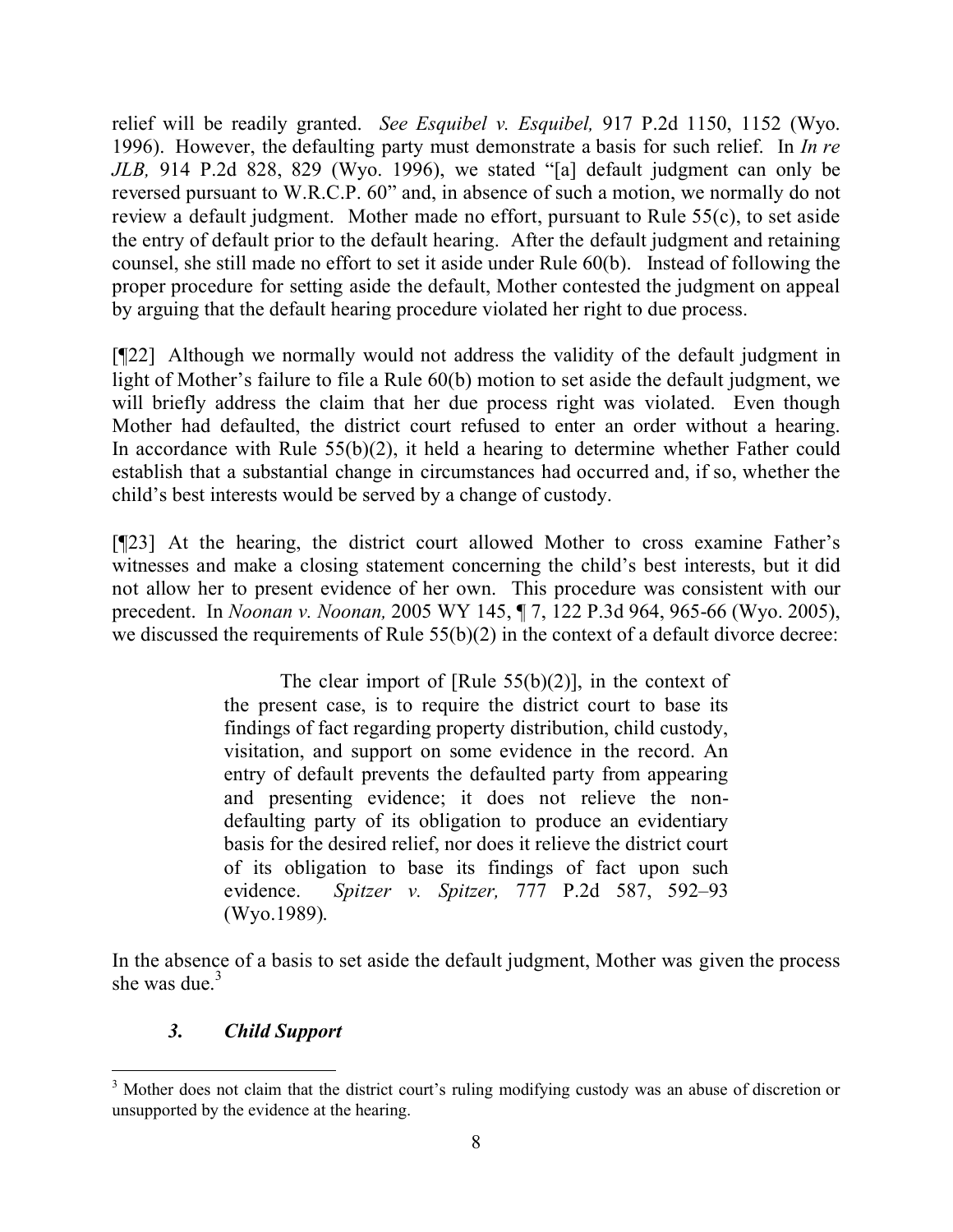[¶24] In her final issue, Mother claims the district court erred by determining the amount of child support she owed without receiving confidential financial affidavits or appropriate evidence of the parties' incomes and without determining the presumptive child support amount. Determinations concerning child support are generally left to the district court's discretion. *Lee v. Lee,* 2013 WY 76, ¶ 7, 303 P.3d 1128, 1132 (Wyo. 2013), citing *Verheydt v. Verheydt,* 2013 WY 25, ¶ 19, 295 P.3d 1245, 1250 (Wyo. 2013); *Witowski v. Roosevelt,* 2009 WY 5, ¶ 13, 199 P.3d 1072, 1076 (Wyo. 2009). We do not, therefore, disturb a district court's ruling unless it abused its discretion. To determine whether an abuse of discretion occurred, we analyze the reasonableness of the district court's decision. *Verheydt,* ¶ 19, 295 P.3d at 1250*.* 

[¶25] Under our statutes, the noncustodial parent must pay the presumptive child support amount unless there are specific reasons to deviate from that amount. Wyo. Stat. Ann. § 20-2-307(b) (LexisNexis 2013); *Lee,* ¶ 4, n. 4, 303 P.3d at 1131, n. 4. The presumptive child support amount is calculated using the parents' net incomes. Wyo. Stat. Ann. § 20- 2-304 (LexisNexis 2013). Wyo. Stat. Ann. § 20-2-308(a) (LexisNexis 2013) states that "[n]o order establishing or modifying a child support obligation shall be entered unless financial affidavits on a form approved by the Wyoming supreme court which fully discloses the financial status of the parties have been filed, or the court has held a hearing and testimony has been received."

[¶26] We addressed the issue of determining the proper of amount of child support in a default situation in *Noonan,* ¶ 8, 122 P.3d at 966:

> While we understand that, in a default situation, it may be difficult or even impossible to obtain the financial affidavit of the defaulted party, the obligation remains for the nondefaulting party to file such affidavit, and the obligation remains for the district court to obtain sufficient financial evidence of both parties' income to make factual determinations, and to comply with the presumptive child support guidelines found in Wyo. Stat. Ann. § 20–2–304 (LexisNexis 2005), or to determine whether to deviate from those guidelines, as allowed by Wyo. Stat. Ann. § 20–2–307 (Lexis Nexis 2005).

[¶27] The district court stated at the hearing: "It's not clear to me what the parties' incomes are. So I would like both parties to submit financial affidavits within five days, and I'll determine child support." The district court also reiterated later that Mother was supposed to submit a financial affidavit. Father submitted his financial affidavit on January 22, 2013, but Mother did not submit an affidavit.